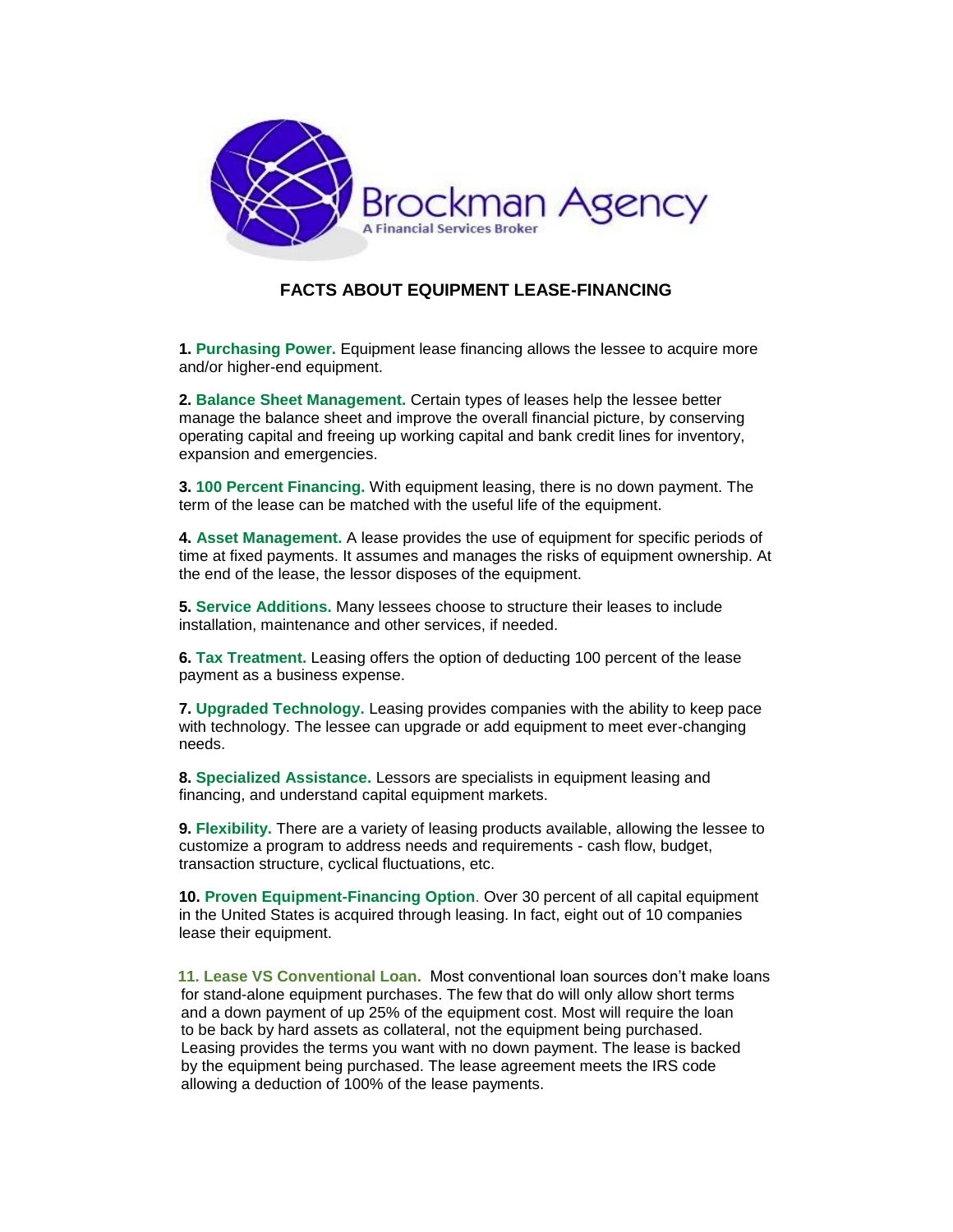

www.brockmanagency.com

#### ENTERTAINMENT

- Audio & Video
- Cameras
- Stage Production Equipment
- Sound Stage Equipment
- Editing Equipment
- Grip Truck & Equipment
- Radio Station Equipment
- Satellite Trucks
- Movie Theatre Equipment
- Bowling Equipment

#### COMPUTER EQUIPMENT & SOFTWARE

- Laptops
- Desktops
- Servers
- Data Storage
- Networking Equipment
- Cloud Hardware

### INDUSTRIAL & PROCESSING & PACKAGING

- Sealers
- Packaging
- Liquid Fillers
- Conveyers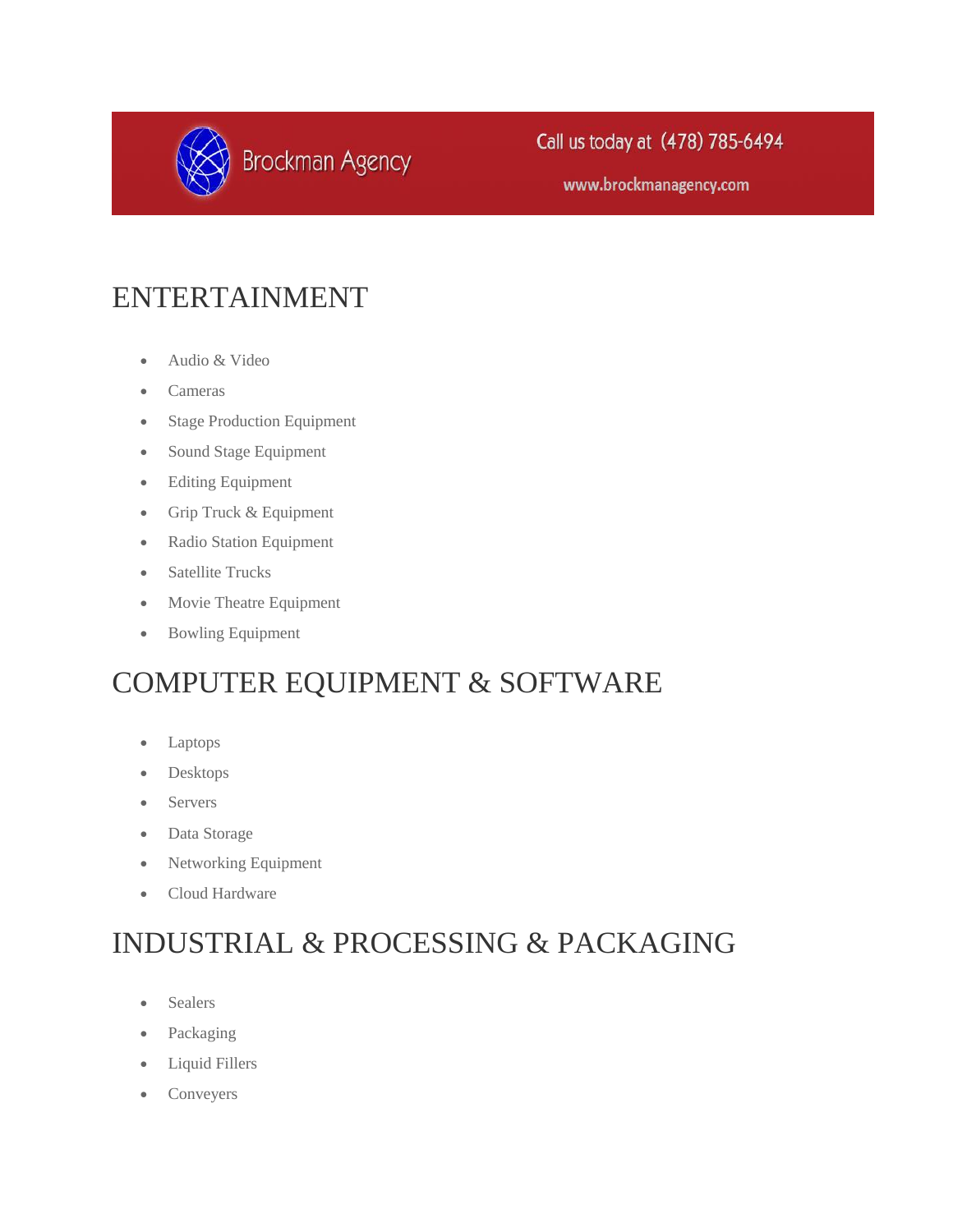- X-Ray
- Loaders
- Hoppers
- Mixers

### MACHINE TOOLS

- Lathes
- Milling Machines
- Saws
- CNC Machines
- Molding Equipment
- Plasma Cutters
- Waterjet Equipment
- Woodworking Equipment
- Stamping Press Equipment
- Welding Machines

#### ENERGY & SOLAR

- Commercial Solar Equipment
- HVAC
- LED Conversion
- CHP
- Wind
- Drilling Equipment

# FITNESS EQUIPMENT

- Weight Machines
- Fitness Trackers
- Free Weights
- Cardio Machines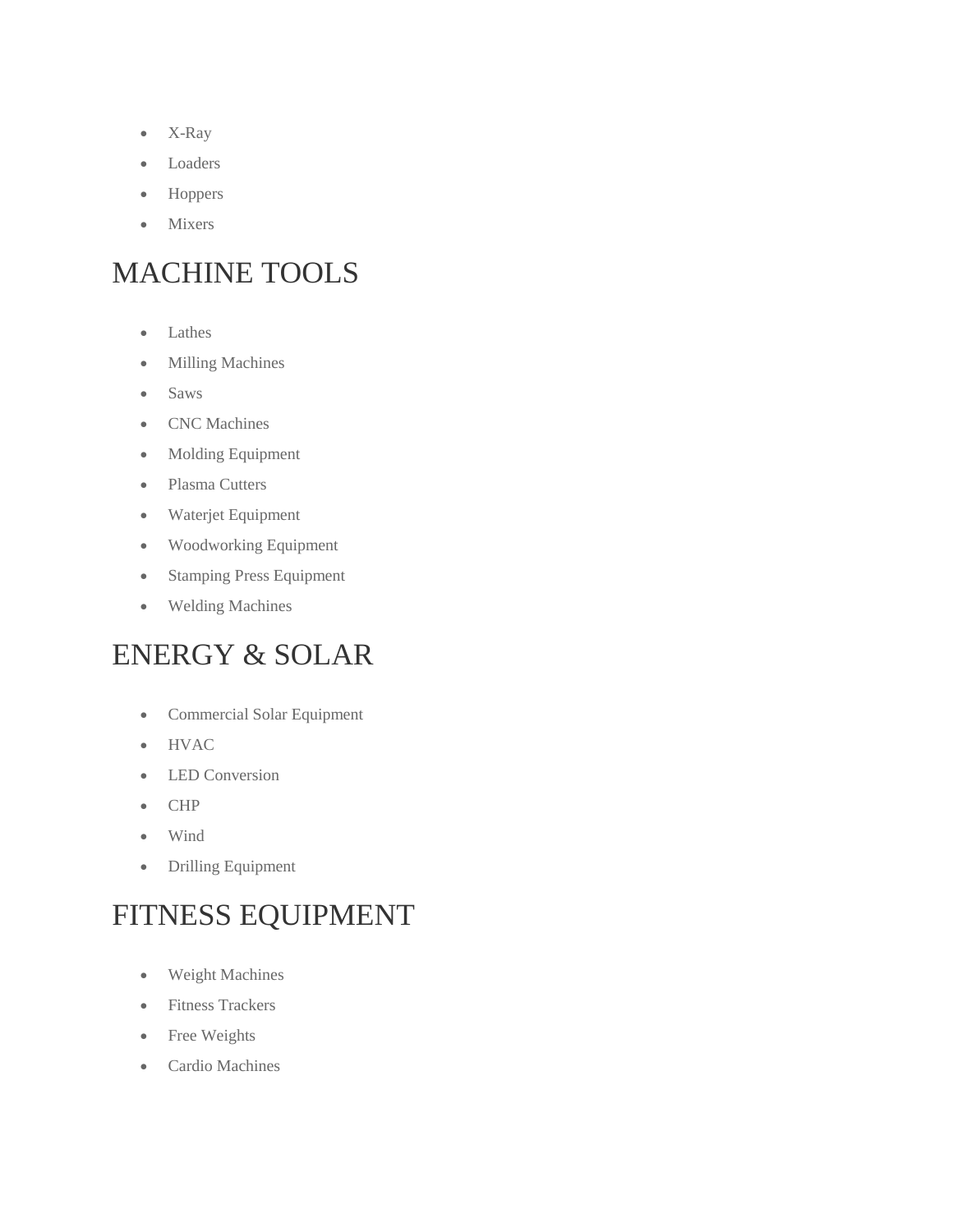# DRY CLEANING & COMMERCIAL LAUNDRY

- Presses
- POS Systems
- Commercial Washers & Dryers

#### CRUISE SHIPS

#### VINEYARD & WINERY EQUIPMENT

- Wine Tanks
- Crusher Destemmers
- Wine Presses
- Lift Conveyors
- Sorting Tables
- Grape Stalk Crushing
- Wine Pumps
- Wine Filtration
- Bottling Equipment
- Corkers
- Vineyard Picking & Fermentation Bins
- Vineyard Equipment

#### SALON EQUIPMENT

- Salon Furnitures, Fixtures, and Equipment
- Spa Equipment

# CONSTRUCTION EQUIPMENT

- Cranes
- Forklifts
- Generators
- Skid Steers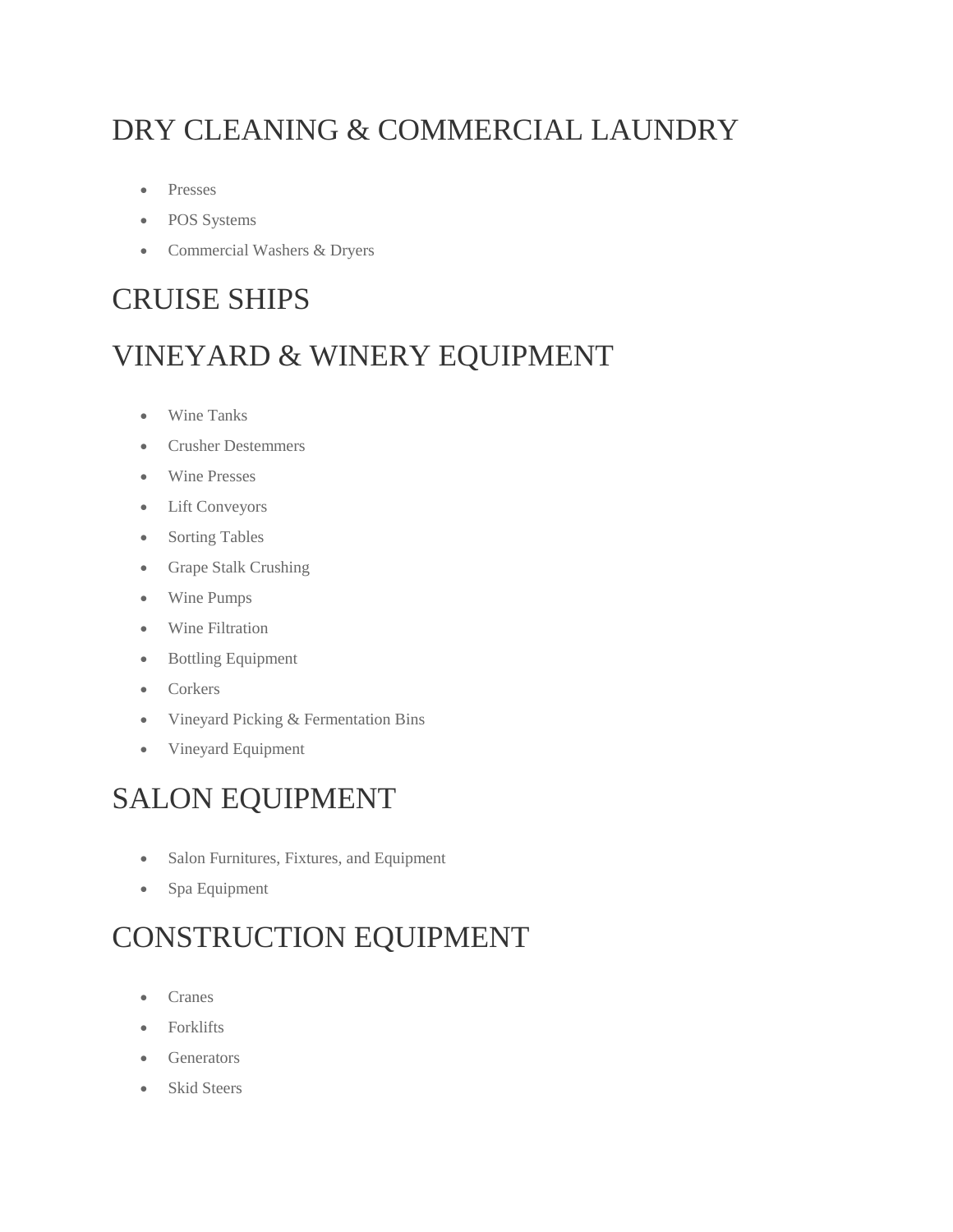- Compressors
- Drilling Equipment
- Excavators
- Concrete Equipment
- **•** Grinders
- Jackhammers
- Bulldozers

### MEDICAL EQUIPMENT

- Diagnostic Equipment
- Imaging Equipment
- X-Ray Machines
- Dental Equipment
- Medical Laser Equipment
- Veterinary Equipment
- Physical Therapy Equipment
- Dermatology Equipment
- Ultrasound Machines
- Chiropractic Equipment
- Electronic Medical Records Software
- Pharmaceutical Equipment

#### FOOD PROCESSING EQUIPMENT

- Bottling
- Fillers
- Capping
- Conveyers
- Wrapping
- Palletizers
- Packaging

# AUTO SHOP EQUIPMENT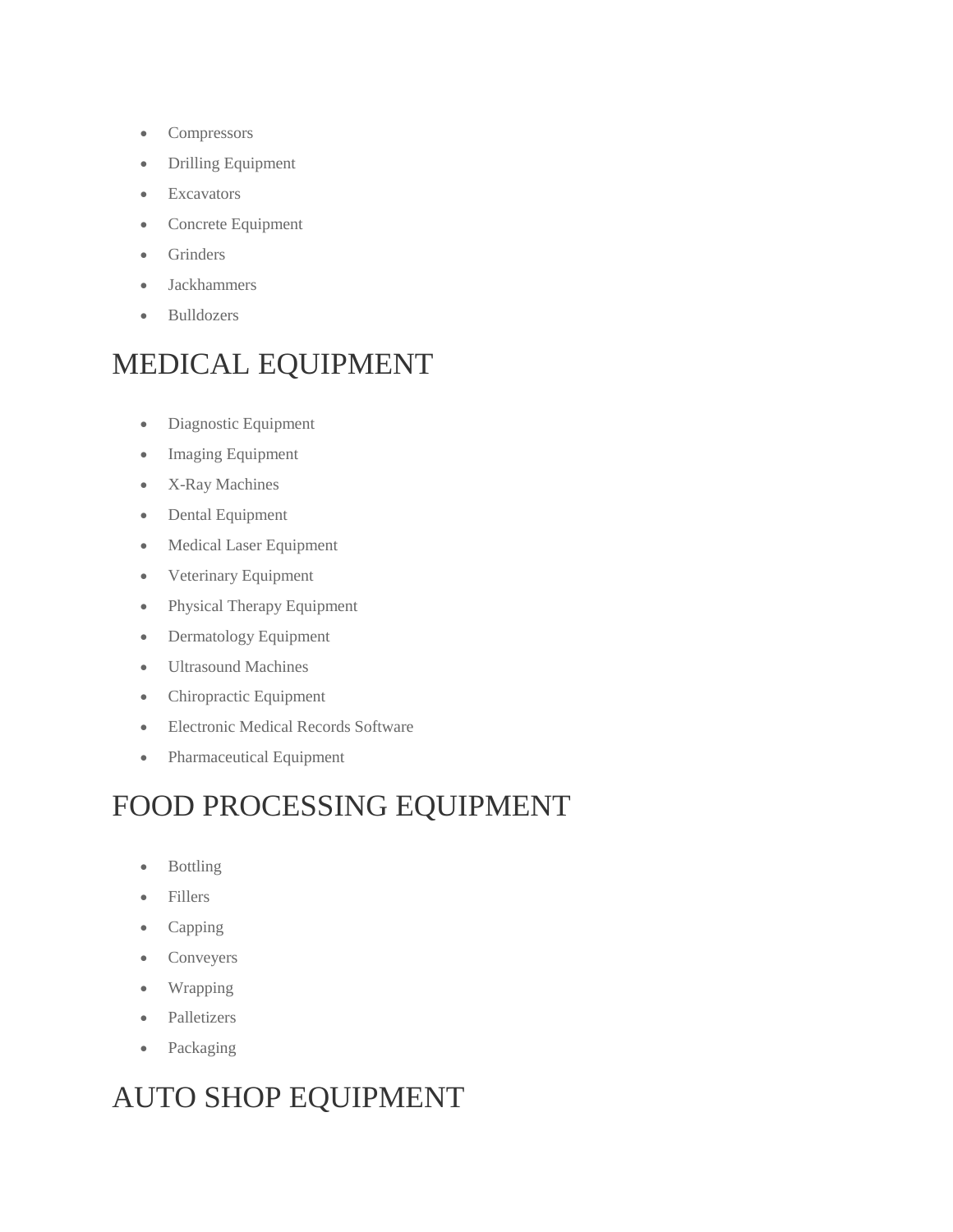- Automotive Body Equipment
- Automotive Diagnostic Equipment
- Car Wash Equipment
- Spray Booths

### PRINTING EQUIPMENT

- Plotters
- Digital Printing Equipment
- Labeling Equipment
- Packaging Equipment
- Printing Press

### COMMERCIAL VEHICLES

- Commercial Trucks
- Commercial Vans
- Commercial Trailers
- Honeywagon

#### RESTAURANT EQUIPMENT

- Bakery Equipment
- Catering Equipment
- Point Of Sale
- Freezers
- Restaurant Dishwashers
- Food Preparation Equipment
- Ice Machines
- Refrigerators
- Restaurant Ovens
- Warming Equipment

### BREWERY EQUIPMENT